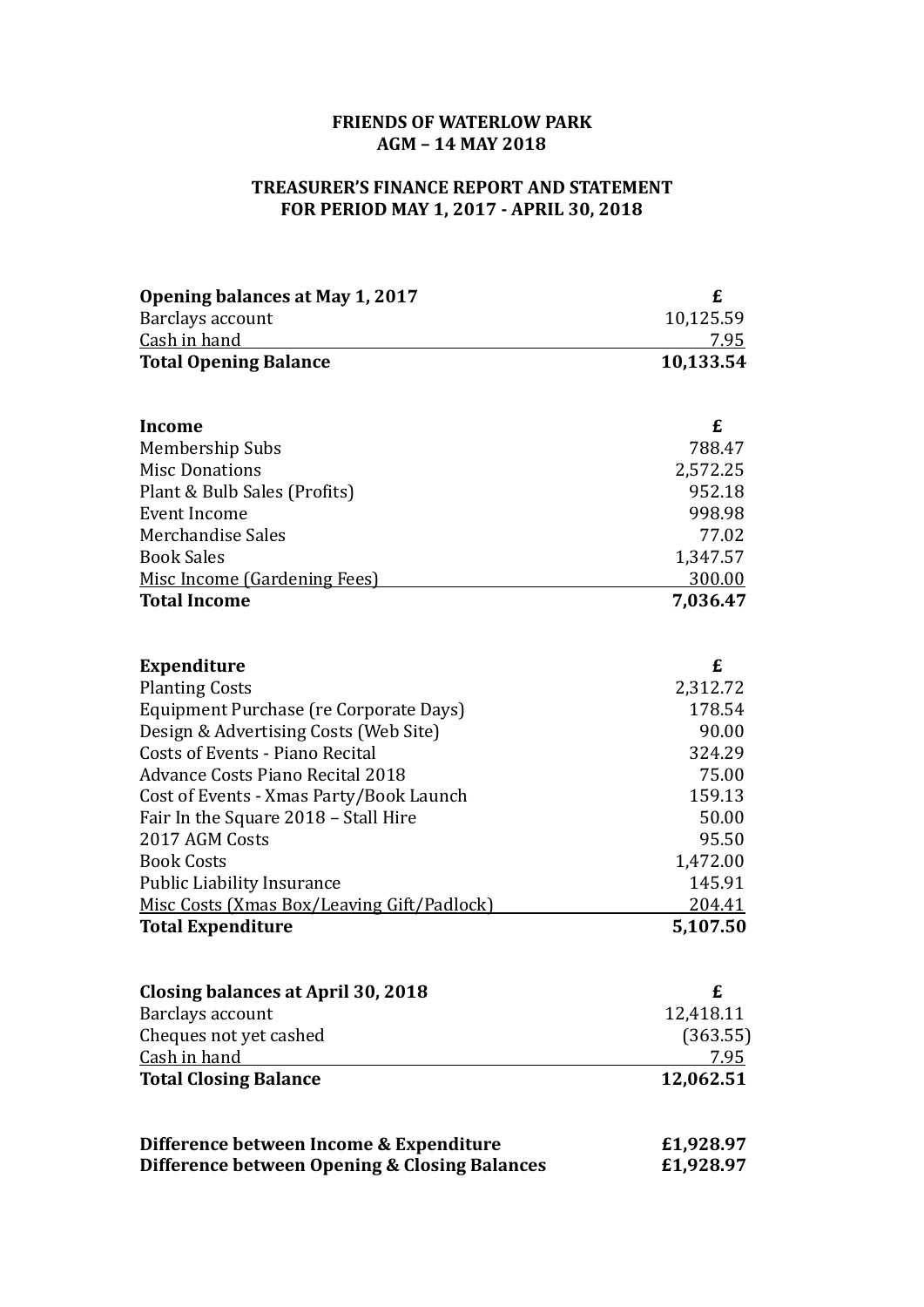## **TREASURER'S NOTES TO ACCOMPANY ACCOUNTS PERIOD MAY 1, 2017 TO APRIL 30, 2018**

The last year was again a positive one from a financial perspective - our income was considerably lower without Waterlow125 and The Lark In The Park  $(E7.036.47$  from  $E32.619.64$  but then again our costs dropped too  $(E5,107.50)$ from £28,381.61). 

Our annual planting spend crept over budget at  $E2.312.72$  - and we spent  $£178.54$  on equipment - but this was largely offset by profits from Plant and Bulb Sales (£952.18) and contributions from our Corporate Volunteers (£850).

This shortfall was more than adequately covered by a generous donation of  $£1,000$  from the producers of "Fabulous Beasts 2", who used the tarmac circle in the Park to provide catering facilities while they were filming in the Cemetery.

We also used this money to underwrite the production of our first book, "In Living Memory - The Benches Of Waterlow Park". Happily the book, with production costs of £1,472 and sales (so far) of £1,347.57, is likely to break even. Your Committee had taken the view that the value of the book in promoting our Park was more important than making a profit, so we supplied it to the Highgate Bookshop at a slight loss.

Our 2017 Classical Recital at Highgate School gave us a surplus of £695.69 (down from  $£1,519$  last year) with a similar sum going to our co-promoters, The Harington Society.

The slight disappointment this year was Subscription income down to £788.47 (from £977.98 last year, and £987.16 in 2015-16). Hopefully we can redress this in 2018-19. 

Over £700 was donated by members and park users who like to show their appreciation in small ways. It goes without saying that such gifts really help us in our efforts!

This year we realised a surplus of  $E1,928.97$  despite an increase in planting costs and the production of our book. Ignoring our 125th Anniversary Year, this compares very favourably with  $2015-16$  (£1,416.40) and  $2014-15$  (£807.14).

Showing any kind of surplus is pleasing since we do not feel that our existence is predicated on making profit. However, in a time of financial uncertainty, being able to build a reasonable level of reserves is most reassuring for our future, and allows us to fund any modest projects that might arise.

Richard Shipman Treasurer May 2018